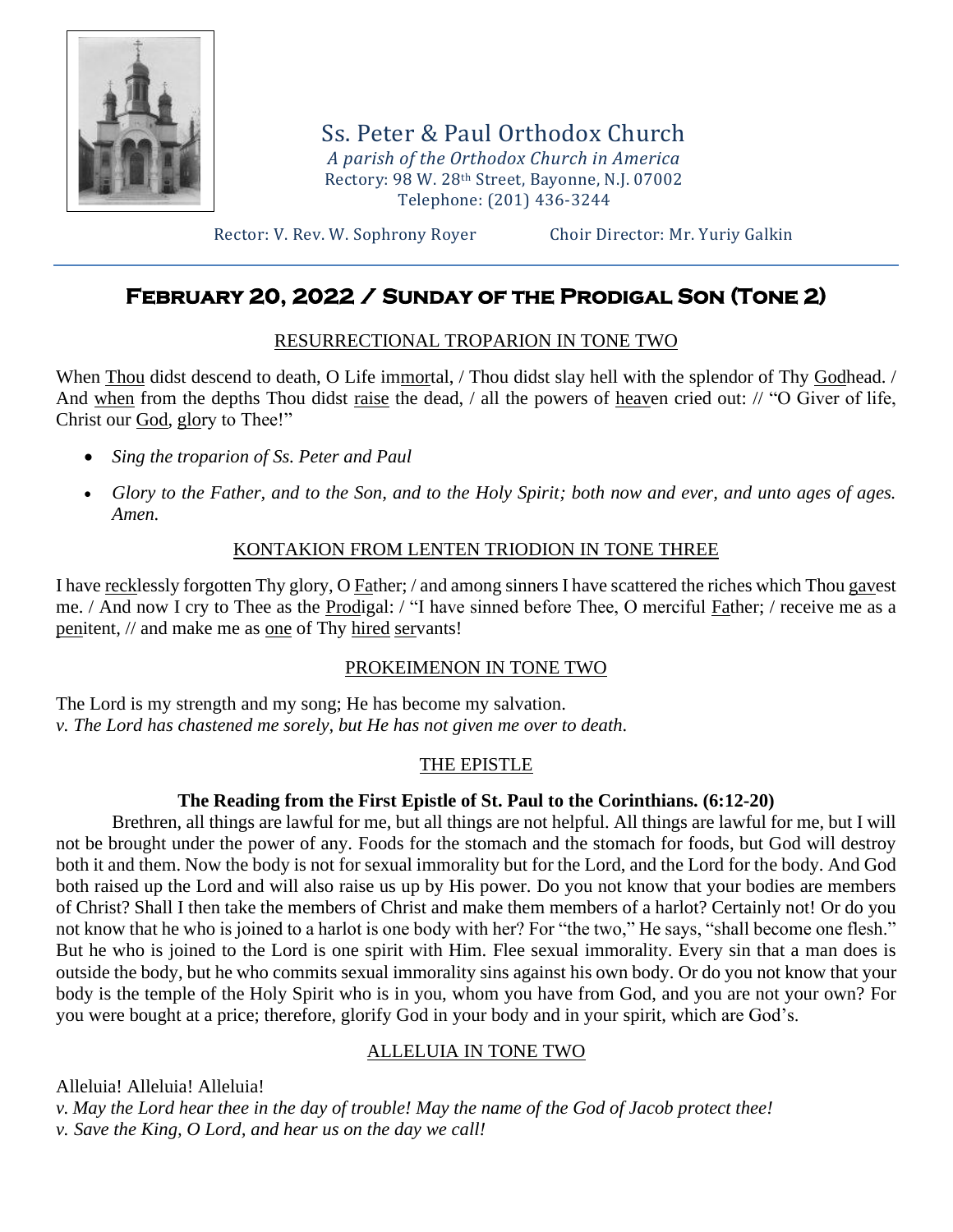## THE GOSPEL

## **The Reading from the Holy Gospel according to St. Luke. (15:11-32)**

The Lord said: "A certain man had two sons. And the younger of them said to his father, 'Father, give me the portion of goods that falls to me.' So he divided to them his livelihood. And not many days after, the younger son gathered all together, journeyed to a far country, and there wasted his possessions with prodigal living. But when he had spent all, there arose a severe famine in that land, and he began to be in want. Then he went and joined himself to a citizen of that country, and he sent him into his fields to feed swine. And he would gladly have filled his stomach with the pods that the swine ate, and no one gave him anything. But when he came to himself, he said, 'How many of my father's hired servants have bread enough and to spare, and I perish with hunger! I will arise and go to my father, and will say to him, "Father, I have sinned against heaven and before you, and I am no longer worthy to be called your son. Make me like one of your hired servants."' And he arose and came to his father. But when he was still a great way off, his father saw him and had compassion, and ran and fell on his neck and kissed him. And the son said to him, 'Father, I have sinned against heaven and in your sight, and am no longer worthy to be called your son.' But the father said to his servants, 'Bring out the best robe and put it on him, and put a ring on his hand and sandals on his feet. And bring the fatted calf here and kill it, and let us eat and be merry; for this my son was dead and is alive again; he was lost and is found.' And they began to be merry. Now his older son was in the field. And as he came and drew near to the house, he heard music and dancing. So he called one of the servants and asked what these things meant. And he said to him, 'Your brother has come, and because he has received him safe and sound, your father has killed the fatted calf.' But he was angry and would not go in. Therefore, his father came out and pleaded with him. So he answered and said to his father, 'Lo, these many years I have been serving you; I never transgressed your commandment at any time; and yet you never gave me a young goat, that I might make merry with my friends. But as soon as this son of yours came, who has devoured your livelihood with harlots, you killed the fatted calf for him.' And he said to him, 'Son, you are always with me, and all that I have is yours. It was right that we should make merry and be glad, for your brother was dead and is alive again, and was lost and is found.'"

### COMMUNION HYMN

Praise the Lord from the heavens, praise Him in the highest! Alleluia! Alleluia! Alleluia!

## TODAY'S SAINTS

Saints commemorated on February 20th: St. Leo, Bishop of Catania; St. Agatho, Pope of Rome; St. Yaroslav the Wise, Grand Prince of Kiev; St. Agathon, Wonderworker of Kiev-Caves; Hieromartyr Sadoc, Bishop of Persia, and 128 Companions; St. Falco, Bishop of Maastricht; St. Mildrith, Abbess of Minster-in-Thanet; St. Eucherius, Bishop of Orléans.

#### TODAY'S SPECIAL OFFERINGS

**Sanctuary Lamp** offered by Fr. W. Sophrony Royer in memory of Rita Richards.

### UPCOMING SERVICES

9:30 AM (Saturday) – General Panichida 5:00 PM (Saturday) – Great Vespers 9:20 AM (Sunday) – Third Hour & Divine Liturgy

## PARISH EVENTS

(1) The parish council is meeting today after Divine Liturgy. (2) This Saturday, February 26, 2022, is the first of the Memorial Saturdays of the year. If your list of the faithful departed needs updating, inform Fr. Sophrony as soon as possible.